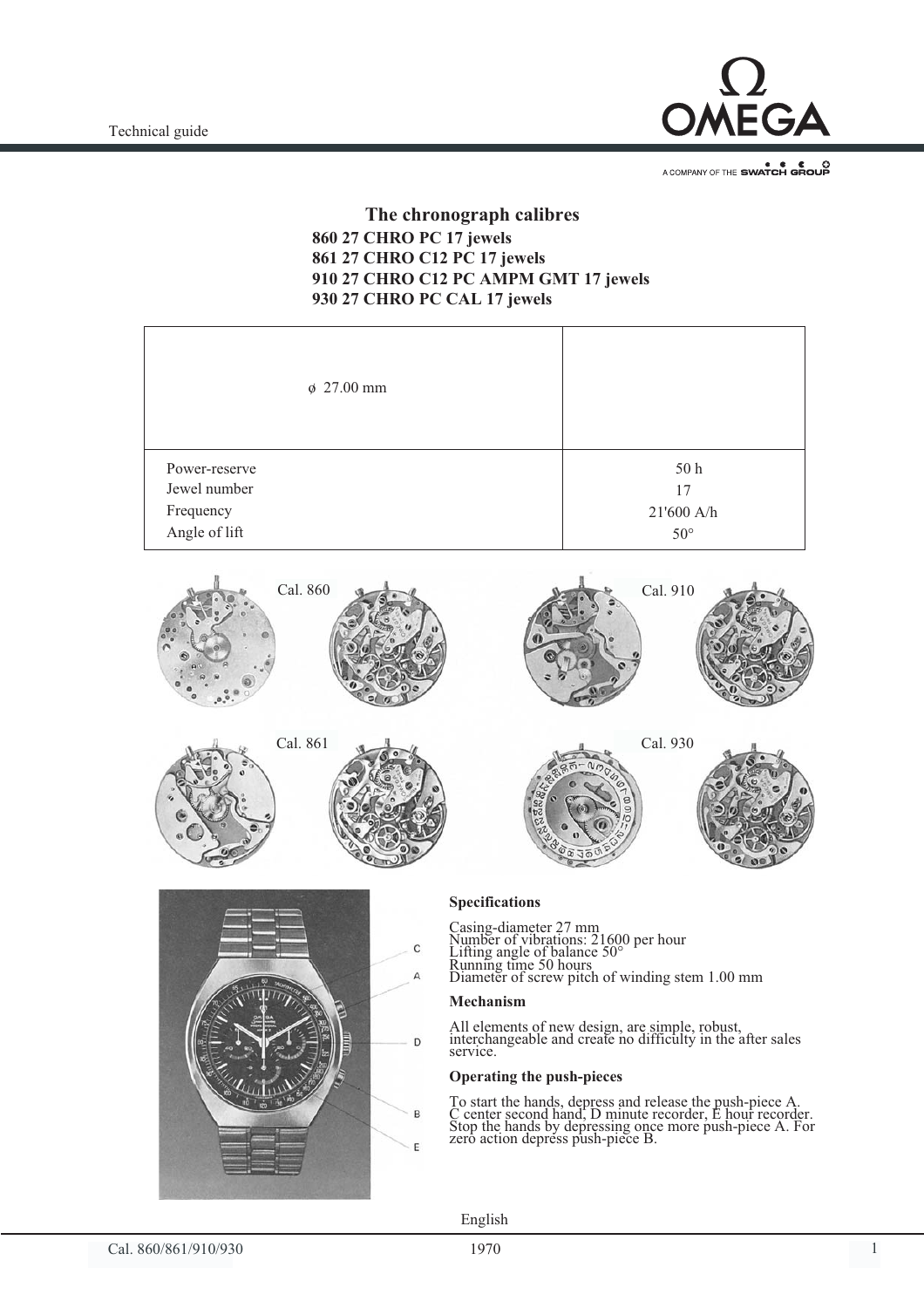#### **Description and numbering of parts for the chrono-mechanism cal. 860 - 861 - 910 - 930**

**Important :** For the number of the basic calibre of the parts mentioned in this guide, refer to spare parts catalogue GF 620-4.



Fig. 1

- 1037 Chronograph bridge
- 1701 Banking eccentric for coupling clutch
- 1702 Eccentric for pivoting of coupling clutch
- 1705 Chronograph runner mounted
- 1708 Minute-recording runner mounted
- 1710 Driving wheel for chronograph
- 1712 Coupling wheel
- 1714 Intermediate wheel for minute-recording runner
- 1716 Coupling wheel bridge
- 1720 Operating lever
- 1724 Coupling yoke
- 1726 Blocking lever
- 1728 Hammer mounted
- 1731 Coupling clutch spring
- 1733 Blocking lever spring
- 1734 Hammer spring 1735 Friction spring for chronograph runner 1752 Stem-bolt spring for hammer 1759 Stem-bolt for hammer 1766 Minute-recording jumper 1767 Spring for minute recording-jumper 1774 Hour recorder yoke 1818 Blocking lever yoke 1840 Connecting lever 1841 Operating lever yoke 1842 Operating lever spring
- 1843 Lower cam for coupling clutch
- 1844 Upper cam for hammer
- 1845 Cam jumper
- 2352 Screw for pusher stem for zero action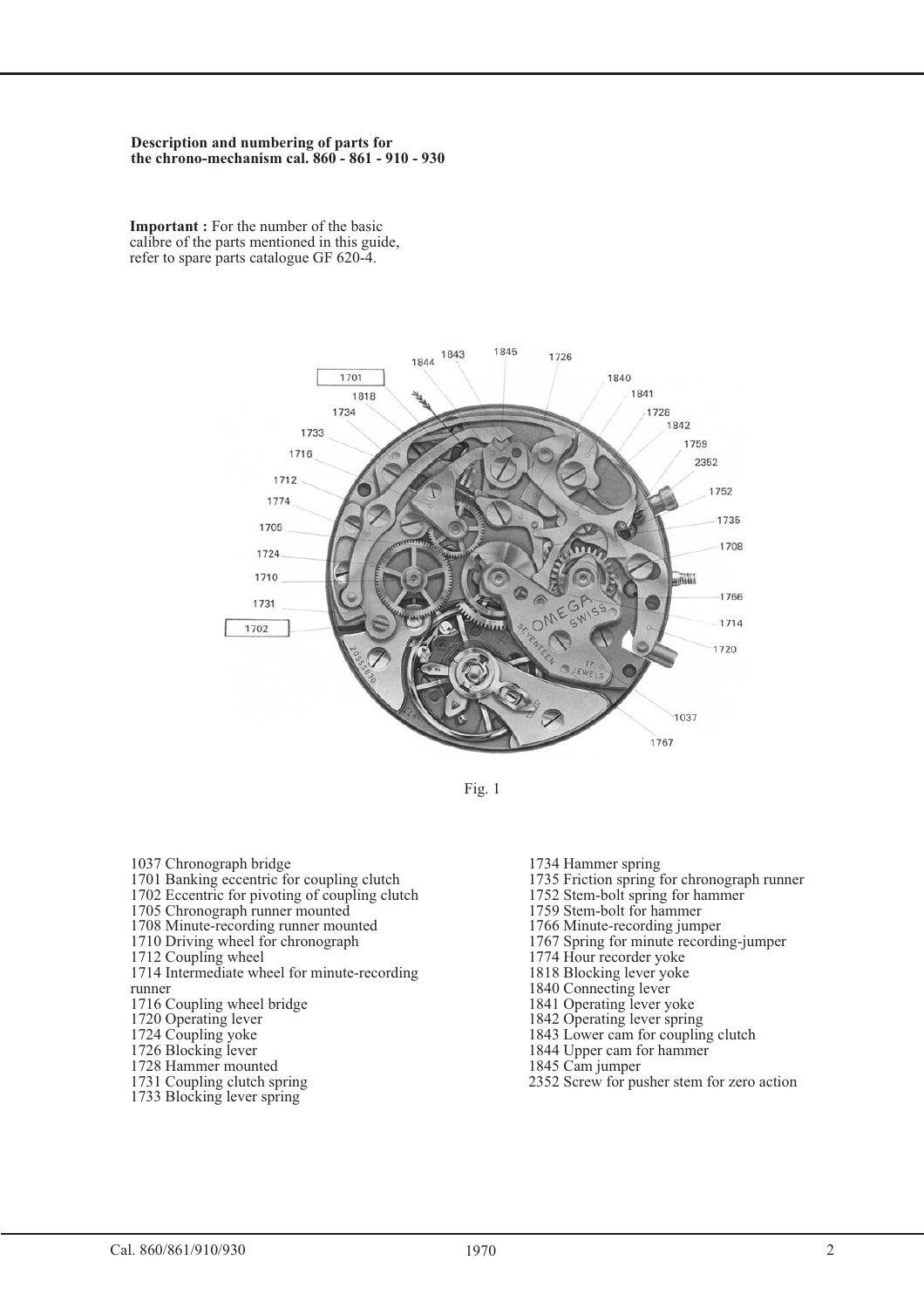#### **Dismantling the chrono-mechanism of calibres 860 - 861 - 910 - 930**

**Caution :** When dismantling, do not disturb the elastic force of the different springs. Also do not turn the eccentrics No. 1701 and 1702 (see fig. 1, page 2).

**With calibres 861 and 910** remove the hour recorder yoke 1774 first. Unwind the mainspring by retaining the click, indicated by a red arrow (see fig. 1, page 2) and proceed to dismantle as follows:

Hammer spring 1734 (lift off by its heel) Hammer 1728 Coupling clutch spring 1731 Coupling yoke 1724 (grasp eccentric). Remove coupling wheel bridge 1716 and coupling wheel 1712 Blocking lever 1726 Blocking lever yoke 1818 Cam jumper 1845 Chronograph bridge 1037 (withdraw minute recording jumper 1766, leave spring for minute recording jumper 1767) Chronograph runner 1705 Minute-recording runner 1708 Intermediate wheel for minute recording runner 1714

Operating lever 1841 Operating lever spring 1842 Connecting lever 1840 Operating lever 1720 Upper cam for hammer 1844 Lower cam for coupling clutch 1843 Stem for pusher for zero action (loosen screw 2352) Stem-bolt spring for hammer 1752 Stem-bolt for hammer 1759 Friction spring for chronograph runner 1735 Blocking lever spring 1733 Driving wheel for chronograph 1710 (see fig.  $2)$ 

**Dismantle the movement and clean all components, except chronograph runner 1705, in the usual manner.**



#### **Chronograph runner 1705**

Do not remove the support for the finger of the chronograph runner. Merely clean the complete unit with benzine and dry thoroughly. Do not use sawdust.

#### **Examine :**

The condition of the teflon on the surface of the friction spring for chronograph runner 1735 The condition and cleanliness of the support for the finger The cleanliness of the pivoting-points for chronograph runner 1705 and minute-recording runner 1708

#### **Reassembling and adjusting the chrono-mechanism of calibres 860 - 861 - 910 - 930**

After assembling the basic movement (without escapement) and having oiled all the components as per description on page 10, proceed as follows:

Assemble coupling clutch 1724 and verify freedom of wheel 1712 Oil upper and lower pivoting-point of coupling wheel 1712 (for oiling instructions refer to page 12) Lubricate and place stem-bolt for hammer 1759 and bolt-spring 1752 Oil, place and screw on lower cam for coupling clutch 1843 and upper cam for hammer 1844 Locate operating lever spring 1842 and lubricate its notch Place connecting lever 1840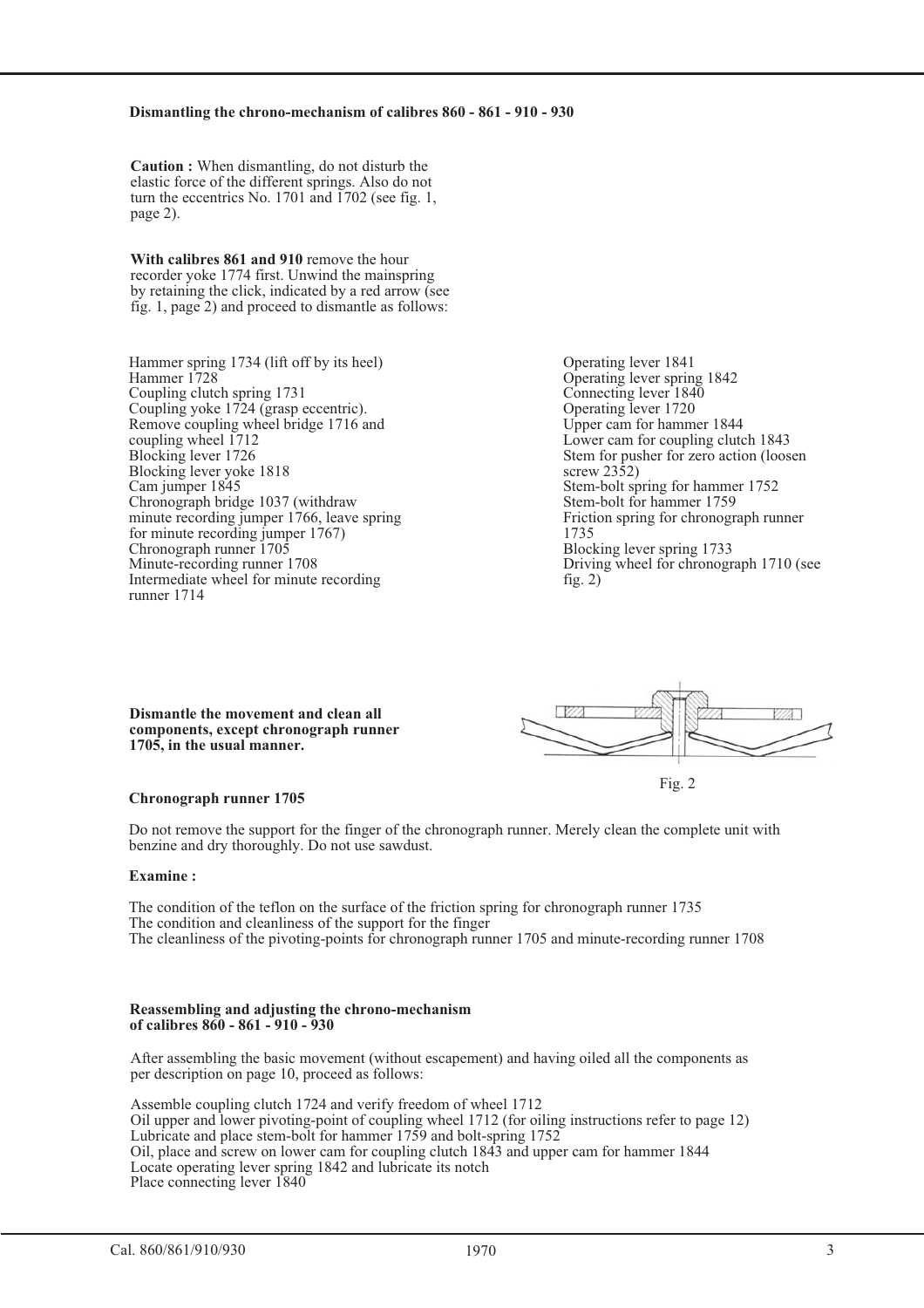Lubricate and screw on operating lever yoke 1841 and operating lever 1720 Place cam jumper 1845

Check the functions of this part of the mechanism

Place and screw on friction spring for chronograph runner 1735. The spring must have a slight tension, so that the seconds hand does not float

Place successively: minute recording runner 1708-intermediate wheel for minute recording runner 1714 chronograph runner 1705

Check the tension of the spring for minute recording jumper 1767 (see fig. 3)



Locate minute recording jumper 1766 underneath the chronograph bridge 1037 and screw on the latter Check the freedom of the minute recording wheel while disengaging minute recording jumper 1766 and by directing a jet of air on to the minute recording runner 1708

Place blocking lever yoke 1818 and blocking lever spring 1733 (lubricate the blocking lever spring on the blocking lever yoke)

Place, oil and screw on blocking lever 1726

Press on, in two stages, driving wheel for chronograph 1710 while supporting the lower pivot of the fourth wheel:

1. Slightly engage the driving wheel on its axle

2. After placing and tightening the coupling clutch 1724 press the driving wheel down to the same height as the coupling wheel 1712

Verify that the driving wheel for chronograph 1710 runs truly flat Place successively: coupling clutch spring 1731 - hammer 1728 - hammer spring 1734 Lubricate, insert and screw on pusher stem for zero action (flat part dial-side)

**On calibres 861 and 910,** place and screw on hour recorder yoke 1774 Place lever and balance

#### **Checking the chrono-mechanism of calibres 860 - 861 - 910 - 930**

#### **Checking the gears:**

one complete revolution

The penetration of the teeth of the coupling wheel 1712 and the driving wheel for chronograph 1710 can be adjusted by turning the clutch eccentric 1702.

Penetration should be limited to 2/3 of the height of the coupling wheel teeth 1712 with a backlash of  $0.02$  to  $0.04$  mm.

The coupling wheel 1712 should penetrate 1/3, of the height of the chronograph runner teeth 1705. Adjust penetration by means of eccentric 1701.

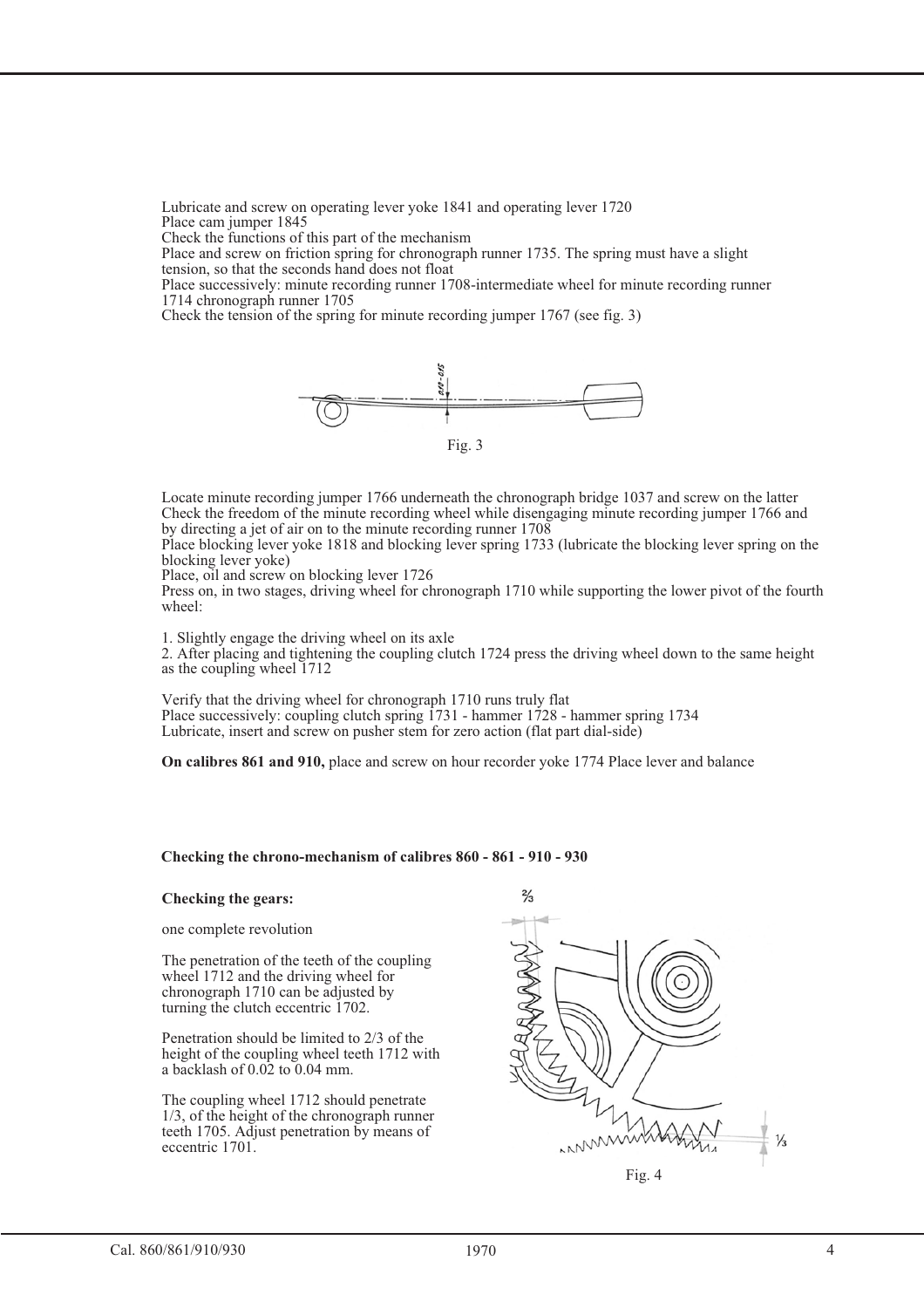#### **Checking the accordment :** Fig. 5

At zero position the hammer presses against the chrono heart-piece, thus blocking the chronograph runner. Contrarily, a slight clearance between the hammer and the heart-piece of the minute runner must exist. This clearance has to be checked in two stages:

1. The minute jumper must rest on two teeth of the minute runner.

2. To check the regularity of the clearance, slightly move the minute runner in both directions, until the resistance of the hammer is felt. The deplacement of the jumper should be equal on each tooth, but engage not less than 0.10 mm of the height of the tooth.

Verify that the hammer is neither fouling the wheels nor the chronograph bridge.



At zero position, a slight clearance between the teeth of the intermediate wheel for the minute runner and the flat part of the finger A must be visible (seen through the hole of the chronograph bridge). After fitting the hands, check that the minute recorder hand jumps when the chronograph hand passes over midday. The tolerable limit for the jump is:  $0 + 2/5$ of a second.



Stop the chronograph and check the clearance between the isolator (hammer) and the stud of the blocking lever (see fig. 7).

#### **Checking the lifting of the hammer :** Fig. 8

With the chronograph engaged, a slight side-play must be noticeable between the rack-hook of the hammer and the stud (see fig. 8).



Fig. 5







Fig. 7



Fig. 8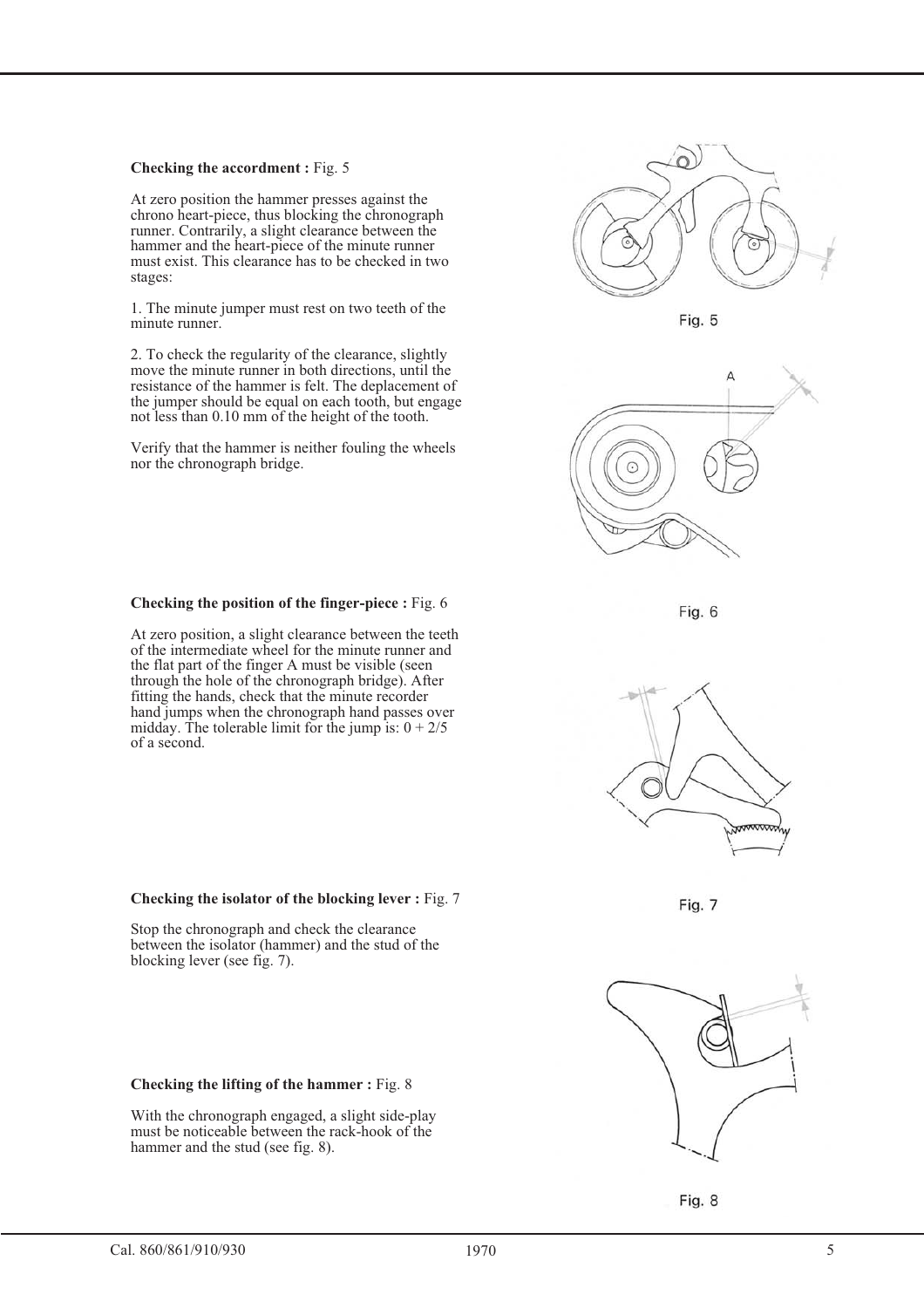**Description and numbering of parts for the hour recording mechanism calibre 861 - 910**





1750 Hour recorder stop lever

1775 Hour recorder bridge

1776 Supporting bridge for dial

1779 Switch mounted

1783 Hour hammer

1784 Operating lever for hour hammer

1788 Hour recording runner

1791 Driving pinion (hour recorder)

1792 Friction spring for driving pinion (hour recorder)

1793 Spring for hour recorder stop lever

1794 Hour hammer spring

• Adjustable eccentric mounted on 1779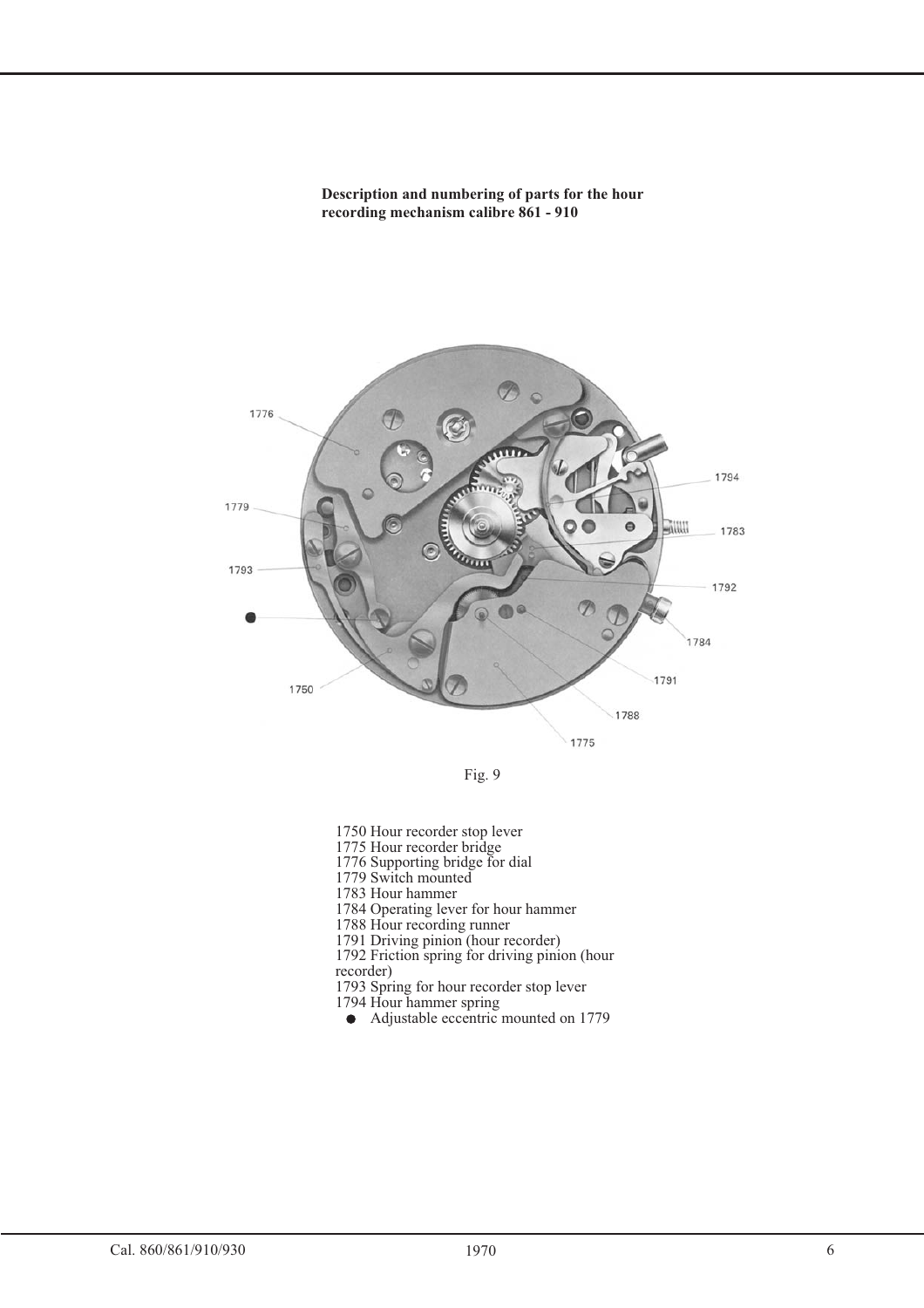**Dismantling the hour recorder mechanism of calibres 861 - 910**

**Caution: Do not turn the eccentric indicated by a black dot; this is not a screw (see fig. 9, page 6).**

Dismantle as follows:

Operating lever for hour hammer 1784 Hour hammer spring 1794 Hour recorder stop lever 1750 Spring for stop lever 1793 Switch mounted 1779 Hour recorder bridge 1775

Hour hammer 1783 Hour recording runner 1788 Friction spring for driving pinion for hour recorder 1792 Driving pinion for hour recorder 1791 Supporting bridge for dial 1776 (cal. 861 only)

Clean all the components in the usual manner.

Examine:

Condition of friction spring 1792 Toothing of hour recording runner 1788 Toothing of driving pinion 1791 Condition of hour hammer 1783 and stop lever 1750 Cleanliness of pivoting-points for hour recording runner 1788

#### **Reassembling and adjusting the hour recorder mechanism cal. 861 - 910**

Locate driving pinion for hour recorder 1791 and screw friction spring 1792 on to the barrel Verify that the resistance of the driving pinion is very light Lubricate pivoting of driving pinion 1791 on barrel arbor (grease 2.01) Lubricate contact of friction spring 1792 on driving pinion 1791 (grease 2.03) Oil lower pivot and place hour recording runner 1788 Place successively: hour hammer 1783 - hour recorder bridge 1775 - supporting bridge for dial 1776 - switch 1779 - spring for stop lever 1793 Place stop lever 1750 while pushing stop lever spring 1793 towards the hour recorder bridge 1775 Lubricate and place operating lever for hour hammer 1784 and bolt-stem for zero action (flat part dial side tighten screw 2352 on movement side) Fit hour wheel 1231, after depressing stem-bolt for zero action

#### **Checking the functions after assembling the chronomechanism**

Start the chronograph and adjust eccentric for switch 1779, so that the point of the hour hammer 1783 strikes on to the extremity of the hour recorder stop lever 1750 when depressing push-piece B for zero action (see fig. 10). Stop the chronograph and check that there is a slight play between switch 1779 and stop lever 1750. Depress the push-piece for zero action and check that the hour recording runner 1788 is properly blocked.

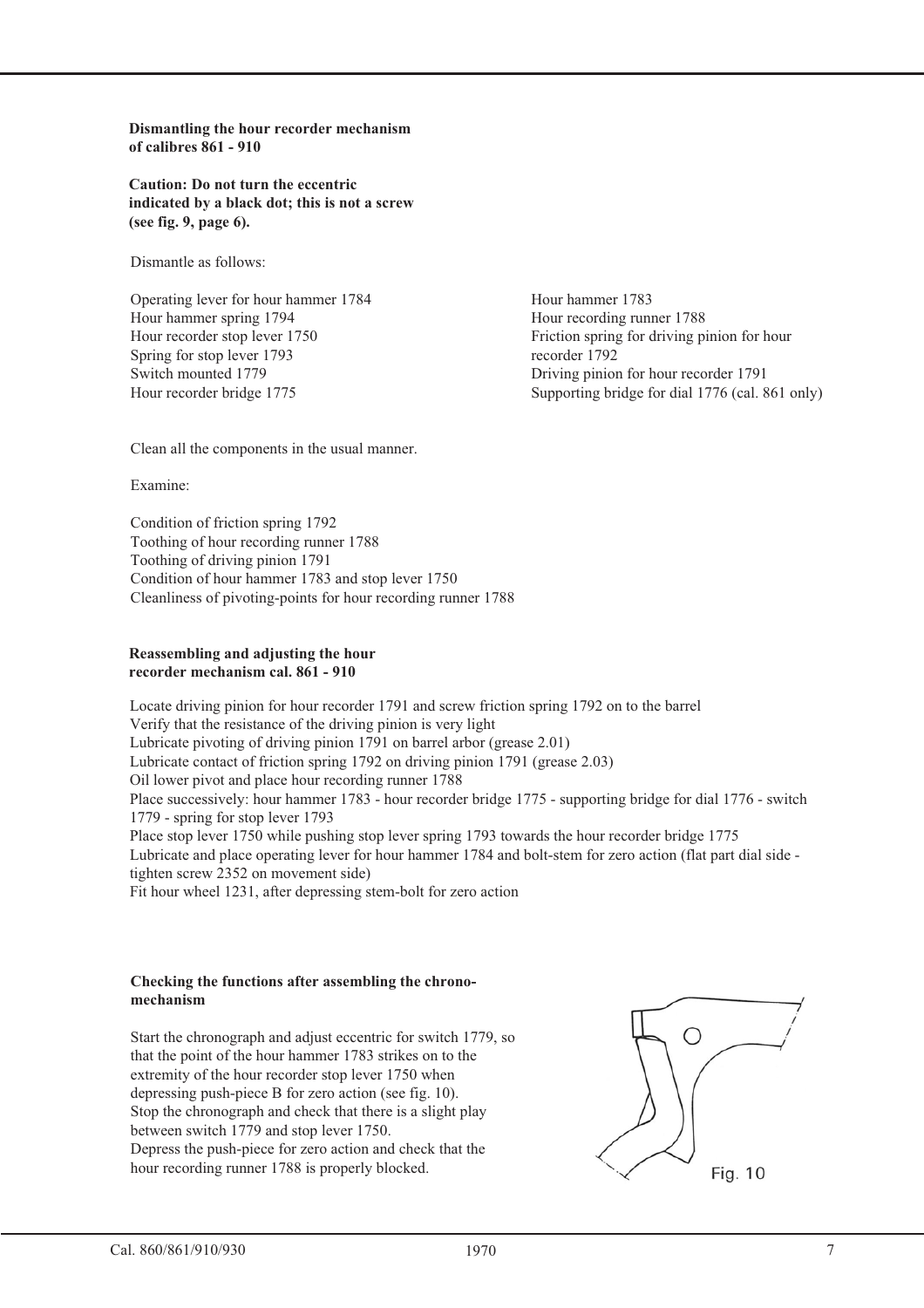#### **Description and numbering of parts for the AM PM and GMT mechanism calibre 910**

The AM PM mechanism divides the day into Ante and Post Meridiem time. The GMT mechanism indicates the hour of another time-zone.



1776 Supporting bridge for dial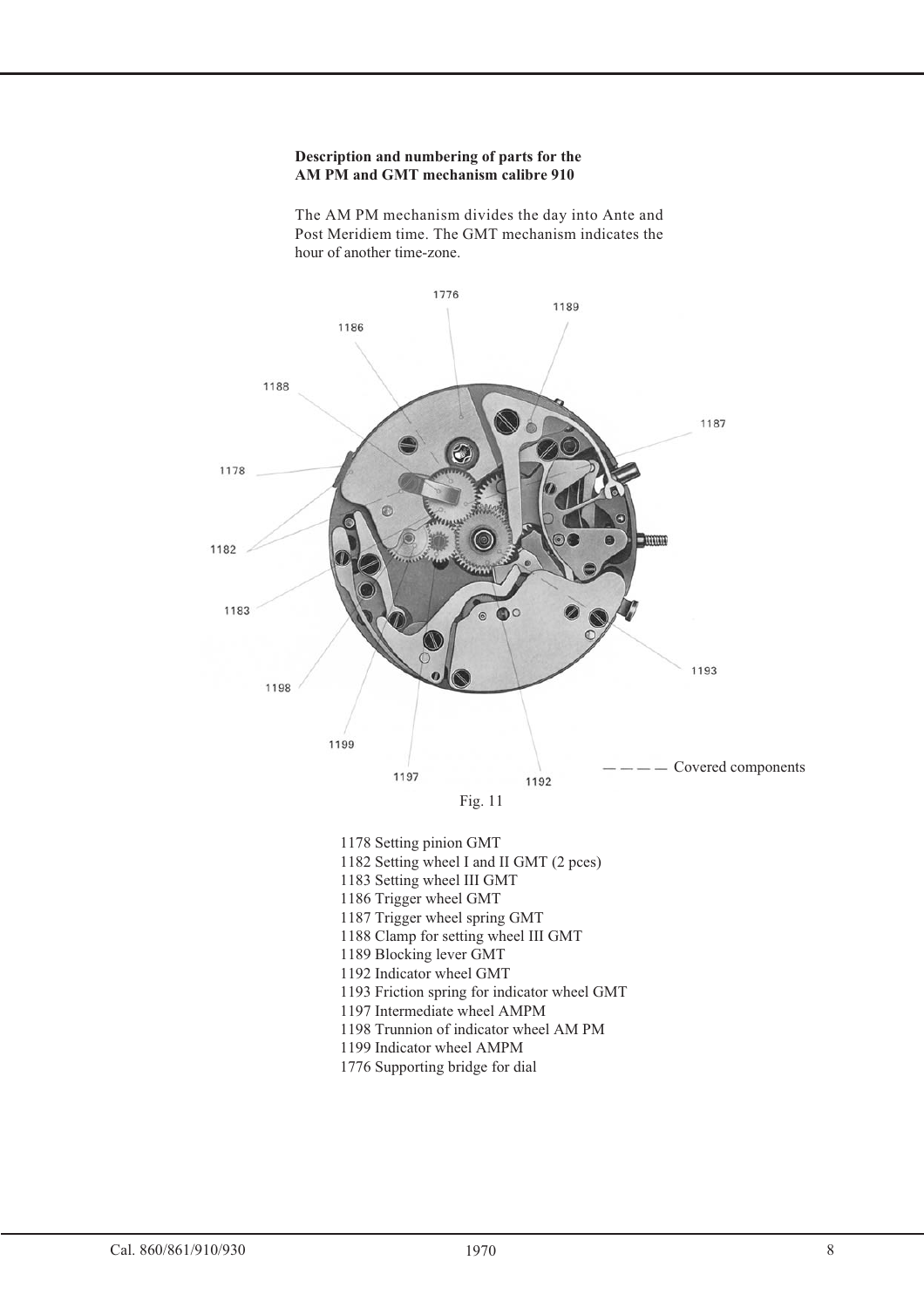#### **Dismantling the AM PM and GMT mechanism cal. 910**

#### **Dismantle as follows:**

Blocking lever GMT 1189 Indicator wheel GMT 1192 (do not remove friction spring 1193) Clamp for setting wheel III GMT 1188 Setting wheel III GMT 1183 (disassemble trigger wheel GMT 1186) Trigger wheel spring GMT 1187 Supporting bridge for dial 1776 (remove setting wheel I and II GMT 1182) Indicator driving wheel AMPM 1199 Intermediate wheel AMPM 1197 Trunnion of indicator wheel AMPM 1198

#### **Clean all components in the usual manner.**

#### **Reassembling the AM PM and GMT mechanism cal. 910**

**Remark:** Assemble the AMPM-GMT mechanism before fitting the hour hammer spring 1794 and adjusting the functions of the hour recording mechanism. The setting pinion GMT 1178 is fitted into the casing ring.

**Caution:** To avoid damage to the teeth by the stop lever, do not manipulate the hand setting before fitting the casing ring and clamps.

Proceed as follows:

Oil and place setting wheel I and II GMT 1182 on to supporting bridge for dial 1776 Place and screw on trunnion of indicator wheel AMPM 1198 Oil and screw on intermediate wheel AMPM 1197 Place successively: indicator wheel AMPM 1199 - supporting bridge for dial 1776 - trigger wheel spring GMT 1187 (rounded part upside) Oil assemble and locate trigger wheel GMT 1186 and setting wheel III GMT 1183 Place and screw on clamp for setting wheel III GMT 1188 Oil surface of hour wheel and place indicator wheel GMT 1192. Pay attention not to deform the friction spring 1193 in the indicator wheel GMT, when fitting the latter on to the hour wheel Place and screw on hour hammer spring 1794 Locate and screw on blocking lever GMT 1189 Examine the tension of the blocking lever GMT

With the winding stem in winding position, a clearance of 0.10 mm must exist between the blocking lever GMT and the teeth of the indicator wheel GMT 1192.

#### **Dismantling the date mechanism cal. 930**

Remove successively: date jumper spring 1529 - date jumper 1503 - date indicator guard 1554 - date indicator 1595 - date indicator driving wheel 1560

#### **Clean the components in the usual manner.**

#### **Remounting the date mechanism cal. 930**

Place and screw on date indicator driving wheel 1560 (oil and check before placing date finger 1511) Locate date indicator 1595 and screw on date indicator guard 1554 Check freedom of date indicator 1595 Place date jumper 1503 and its spring 1529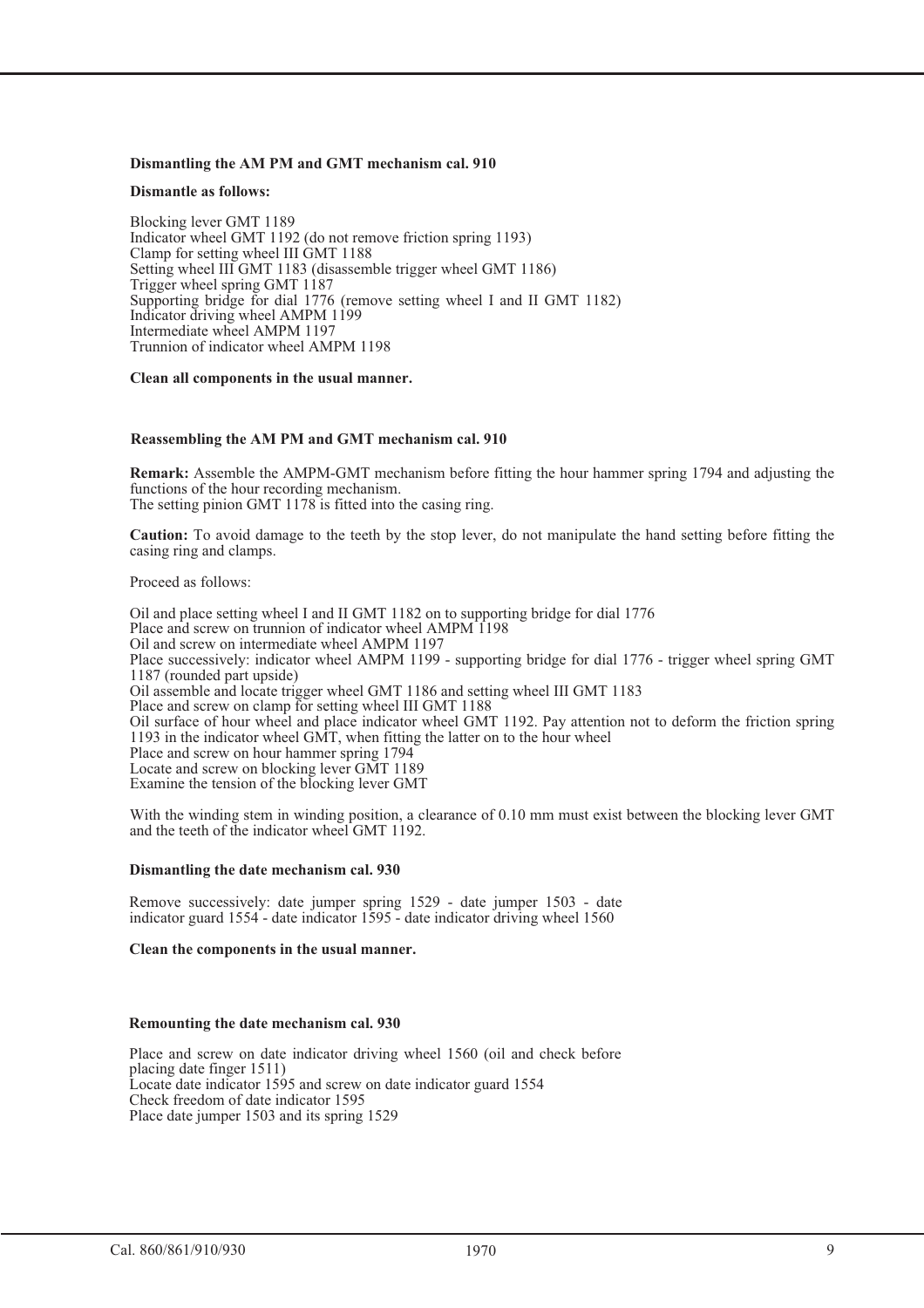#### **Description and numbering of parts for the date mechanism cal. 930**



Fig. 12

1503 Date jumper 1511 Date finger 1529 Date jumper spring

1554 Date indicator guard 1560 Date indicator driving wheel 1595 Date indicator

#### **Oiling the movement cal. 860 - 861 - 910 - 930**

#### **Grease 2.01**

Winding stem Winding pinion (Breguet) Clutch wheel Stud of setting lever

#### **For cal. 861 and 910**

Friction spring for hour recorder Pivoting of driving pinion for recorder on barrel arbor

#### **Grease 2.03**

Setting wheel studs (2) Minute wheel stud Crown wheel core Centre wheel, plate and pivot-shank

#### **Oil 1.06**

Pallet jewels (stones)

Point of setting lever Yoke spring on yoke Pivoting points of barrel on arbor Pivoting points of barrel arbor in bridge and plate

### **Oil 1.02**

Pivoting points of: Centre wheel, upper Third wheel, upper and lower Fourth wheel, upper and lower Escape wheel, upper and lower Incablocs, upper and lower

#### **Pallet staff pivots are not oiled**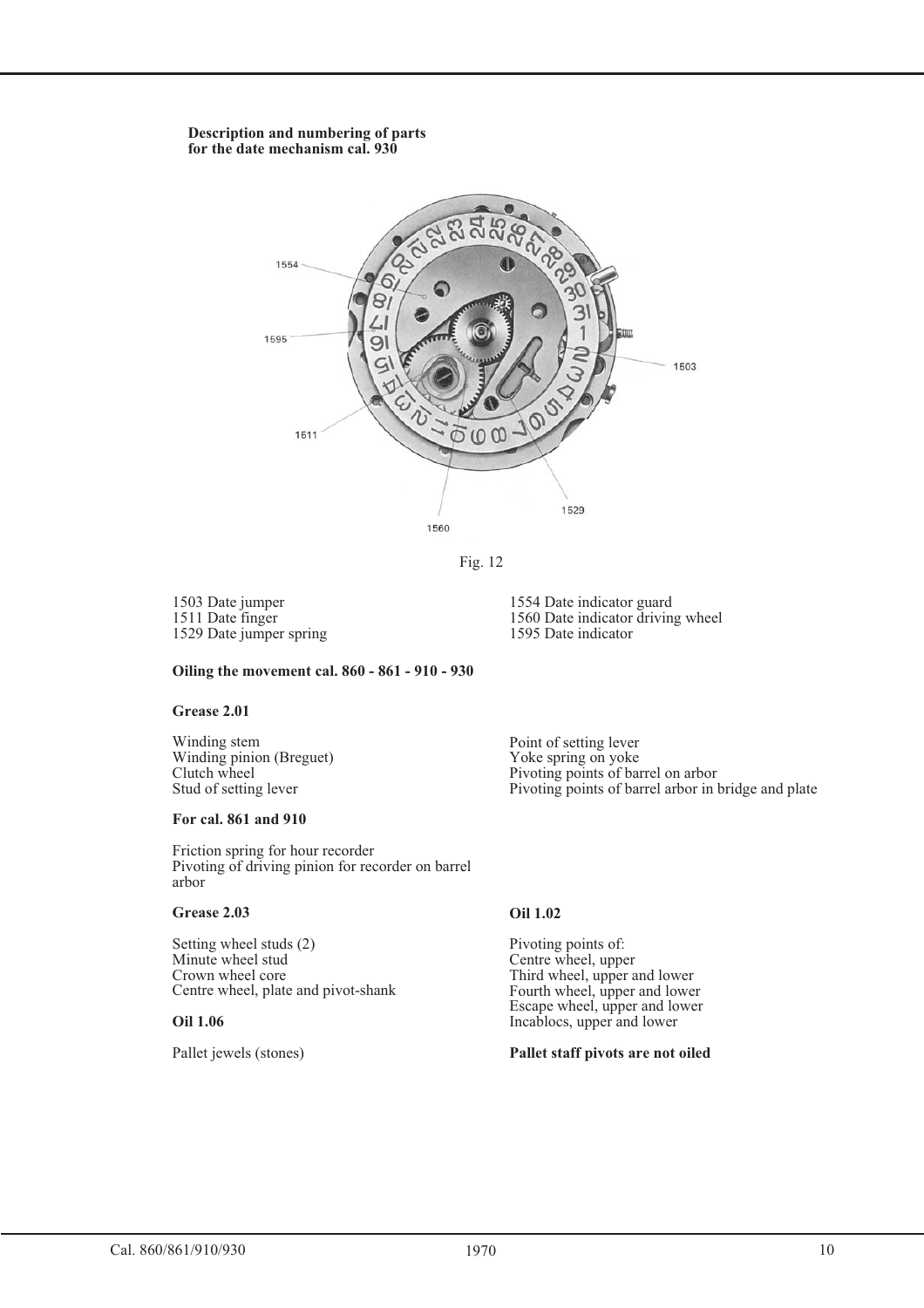#### **Oiling the chrono-mechanism calibres 860 - 861 - 910 - 930**

The sealing rings of the crown and the push-pieces are lubricated with grease 2.01

- 1. Oil 1.02
- 2. Grease 2.03
- 3. Grease 2.01

### **The following pivoting-points are not oiled :**

Intermediate wheel for minute recording runner 1714, upper and lower Minute recording runner 1708, upper and lower Chronograph runner 1705, lower Minute recording jumper 1766 Friction spring for chronograph runner 1735